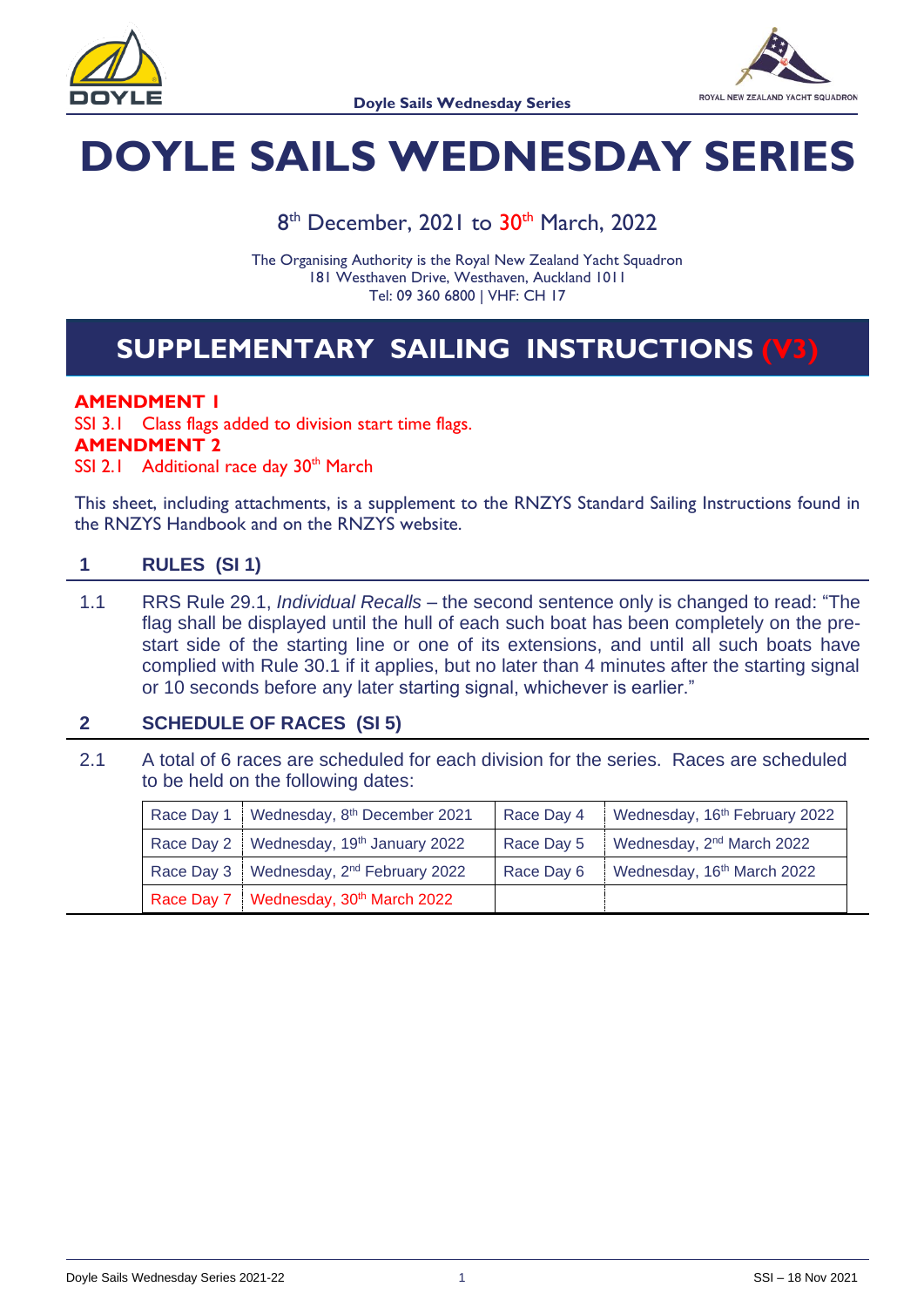

## **3 THE START (SI 10)**

3.1 The scheduled start time for each division is as follows:

| <b>Division</b> | <b>Definition</b>  | <b>Class Flag</b>    | <b>Scheduled Start Time</b> |
|-----------------|--------------------|----------------------|-----------------------------|
| A               | Open               | <b>Blue / Yellow</b> | 1755                        |
| M               | Open multihull     | Green                | 1756                        |
| R.              | 40ft Racing        | <b>Pink</b>          | 1800                        |
| B               | Open               | White                | 1805                        |
| Е               | Non-Spinnaker      | <b>Black / White</b> | 1810                        |
| F               | Heavy displacement | Purple               | 1815                        |
| S               | Sports boats       | Yellow               | 1819                        |
| G               | <b>Farr MRX</b>    | <b>MRX</b>           | 1820                        |
| C               | Light displacement | Green / Yellow       | 1825                        |
| Q               | Young 88           | Y88 on White         | 1826                        |

3.2 All divisions will be started using RRS 26 with the warning signal displayed 5 mins before the starting signal, except for the Open Multihulls, Sports Boats and Young 88 whose starting sequence is outlined below:

| <b>Time</b> | <b>Visual Signal</b>                                                     | <b>Sound Signal</b> | <b>Meaning</b>                                                    |
|-------------|--------------------------------------------------------------------------|---------------------|-------------------------------------------------------------------|
| 1750        | <b>BLUE/YELLOW displayed</b>                                             | One                 | 5 mins to A Div start                                             |
| 1751        | P U or Black displayed<br><b>GREEN</b> displayed                         | One                 | 4 mins to A Div start<br>5 mins to Multi Div start                |
| 1754        | P U or Black removed                                                     | One long            | 1 min to A Div start                                              |
| 1755        | <b>BLUE/YELLOW removed</b><br>PINK displayed                             | One                 | Start - A Div<br>1 min to Multi start<br>5 min to R Div start     |
| 1756        | <b>GREEN</b> removed<br>P U or Black displayed                           | One                 | Start - Multi Div<br>4 min to R Div Start                         |
|             |                                                                          | a da                | a da                                                              |
| 1815        | <b>PURPLE</b> removed<br><b>YELLOW</b> displayed<br><b>MRX</b> displayed | One                 | Start - F Div<br>4 min to Sports Boat start<br>5 min to MRX start |
| 1816        | P U or Black displayed                                                   | One                 | 4 min to MRX start                                                |
| 1819        | <b>YELLOW</b> removed<br>P U or Black removed                            | One long            | <b>Start - Sports Boats</b><br>1 min to MRX start                 |
| 1820        | <b>MRX</b> removed<br>GREEN/YELLOW displayed                             | One                 | Start - MRX<br>5 min to C Div start                               |
| 1821        | P U or Black displayed<br>Y88 displayed                                  | One                 | 4 min to C Div start<br>5 min to Y88 start                        |
| 1824        | P U or Black removed                                                     | One long            | 1 min to C Div start                                              |
| 1825        | <b>GREEN/YELLOW removed</b>                                              | One                 | $Start - C Div$<br>1 min to Y88 start                             |
| 1826        | Y88 removed                                                              | One                 | Start - Y88                                                       |